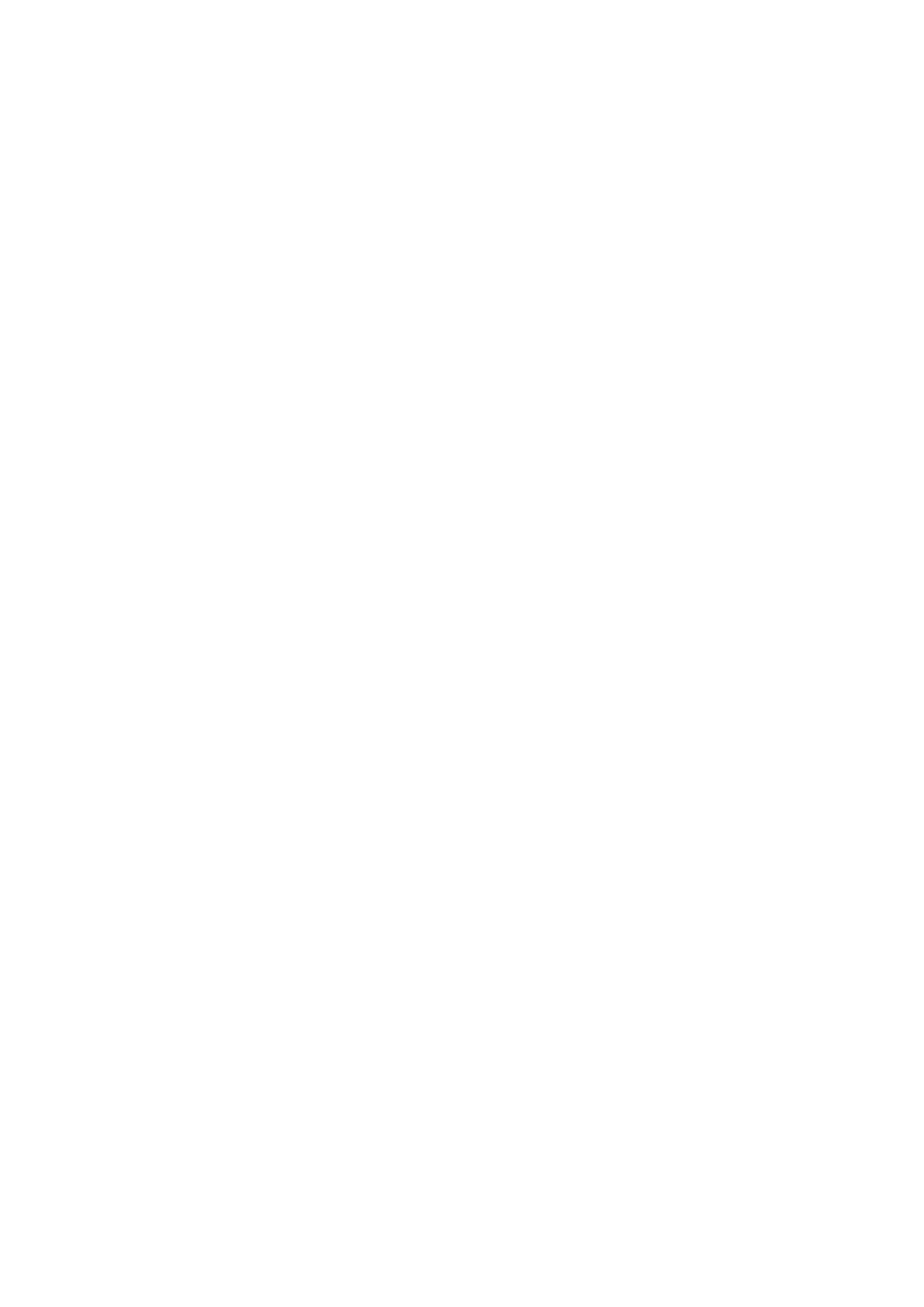Families of premature infants are always delighted to be going home with their baby and leaving the NICU unit. It is a major milestone and means the infant has come through those first worrying weeks.

Most parents know that for some premature children, there could be a risk of longer-term difficulties. These may result from either the early birth and/or from the medical issues and the treatment that has been necessary to keep the infant alive and healthy. Babies, who are born before 32 weeks gestational age, are on average more likely to have difficulties than premature children born closer to their due date. As yet, no-one can tell how development will progress for any individual child.

**Key point: The development of premature children should be monitored for the first few years**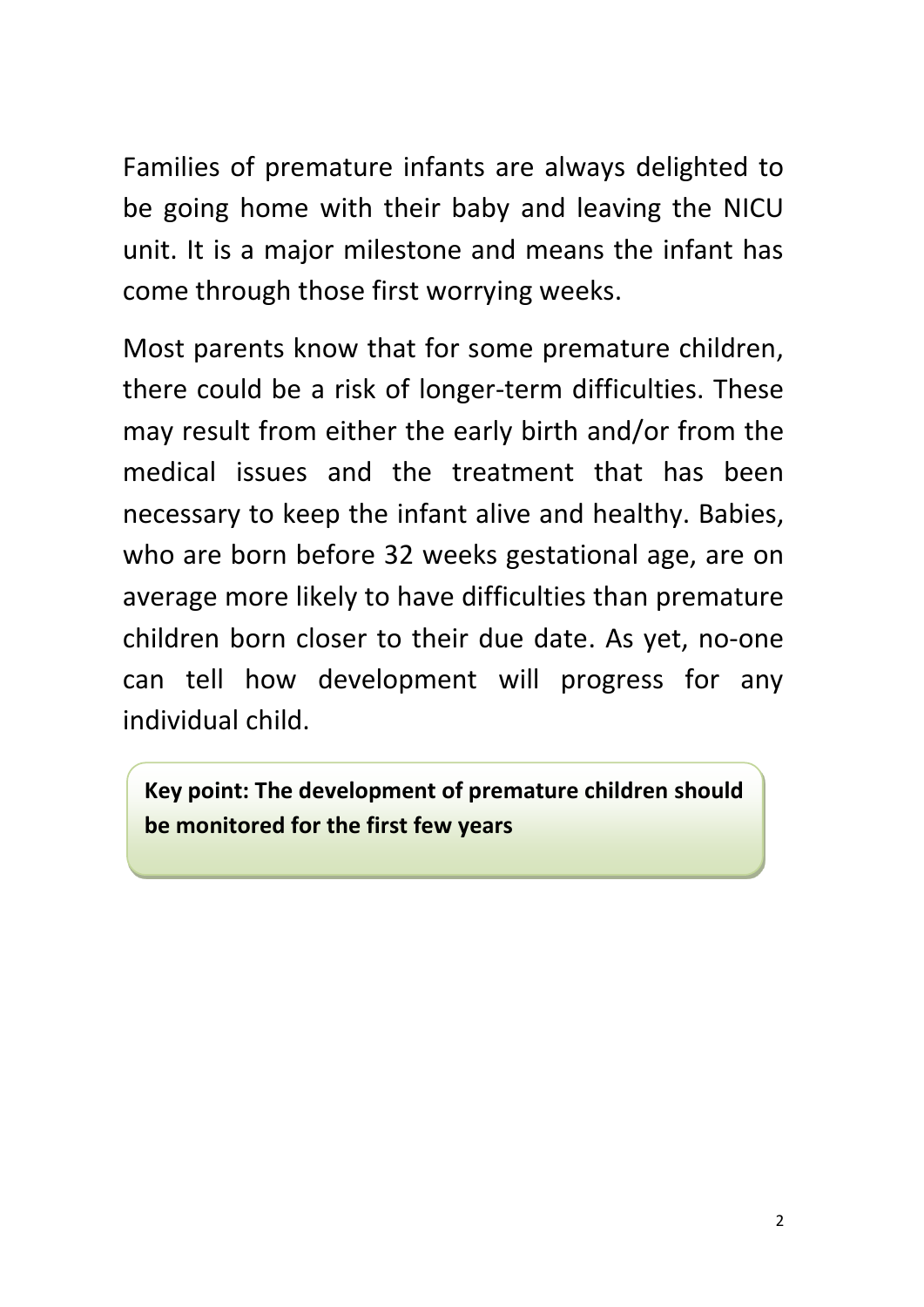## Development

All children change and develop as they grow older. Each new childhood developmental phase builds on the one before. However, completing one stage does not necessarily mean the child will successfully complete the next one; so while severe disabilities are rare and will be noticed by families or medical staff during the child's first few months, there may be lower levels of difficulty which only become clear later. These issues may be troublesome at home or at school, but if they are recognised quickly and appropriate action is taken, then long-term difficulties can be reduced or avoided altogether.

**Key point: Some premature children may have significant challenges (about 10%), others will have less obvious difficulties (about 50%) and others may be unaffected by their prematurity.**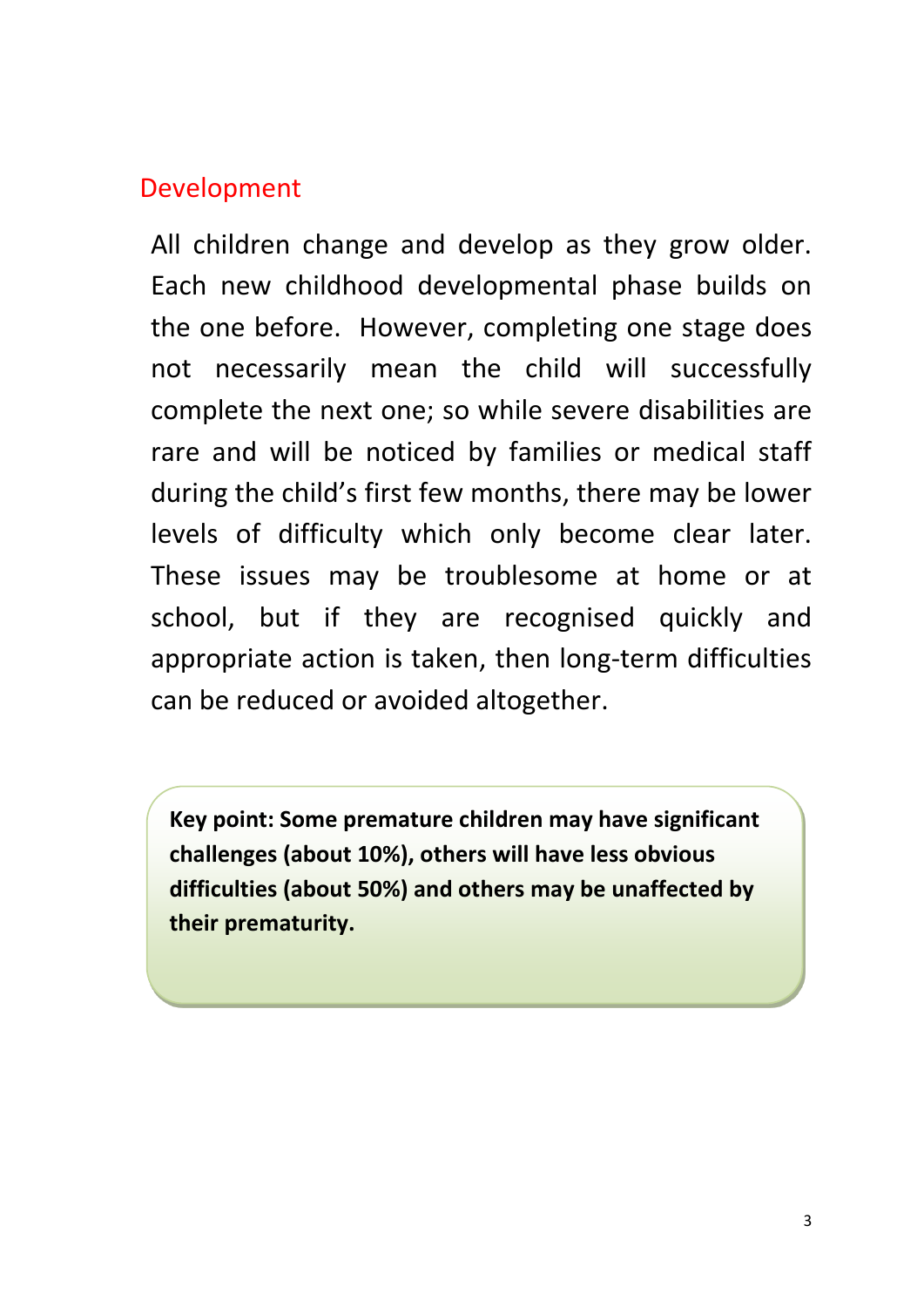# Monitoring

For this reason, it is important to monitor closely the progress of children who are born premature.

At the Champion Centre, we do this at ages 4, 8, 12, 24,

36, & 48 months. In many ways, children develop similarly and learn new skills at around the same age, but no two babies are the same, so it is important to keep observing and monitoring their individual progress, through staff and parents working together.



Children's development can be observed through play, by looking at their motor skills (e.g. can they sit up, crawl, walk, pick up objects, draw shapes?), their social and communication skills (e.g. do they make sounds, copy gestures, learn words?) and their thinking and problem solving skills (e.g. can they learn how to turn on a musical toy or complete a puzzle?).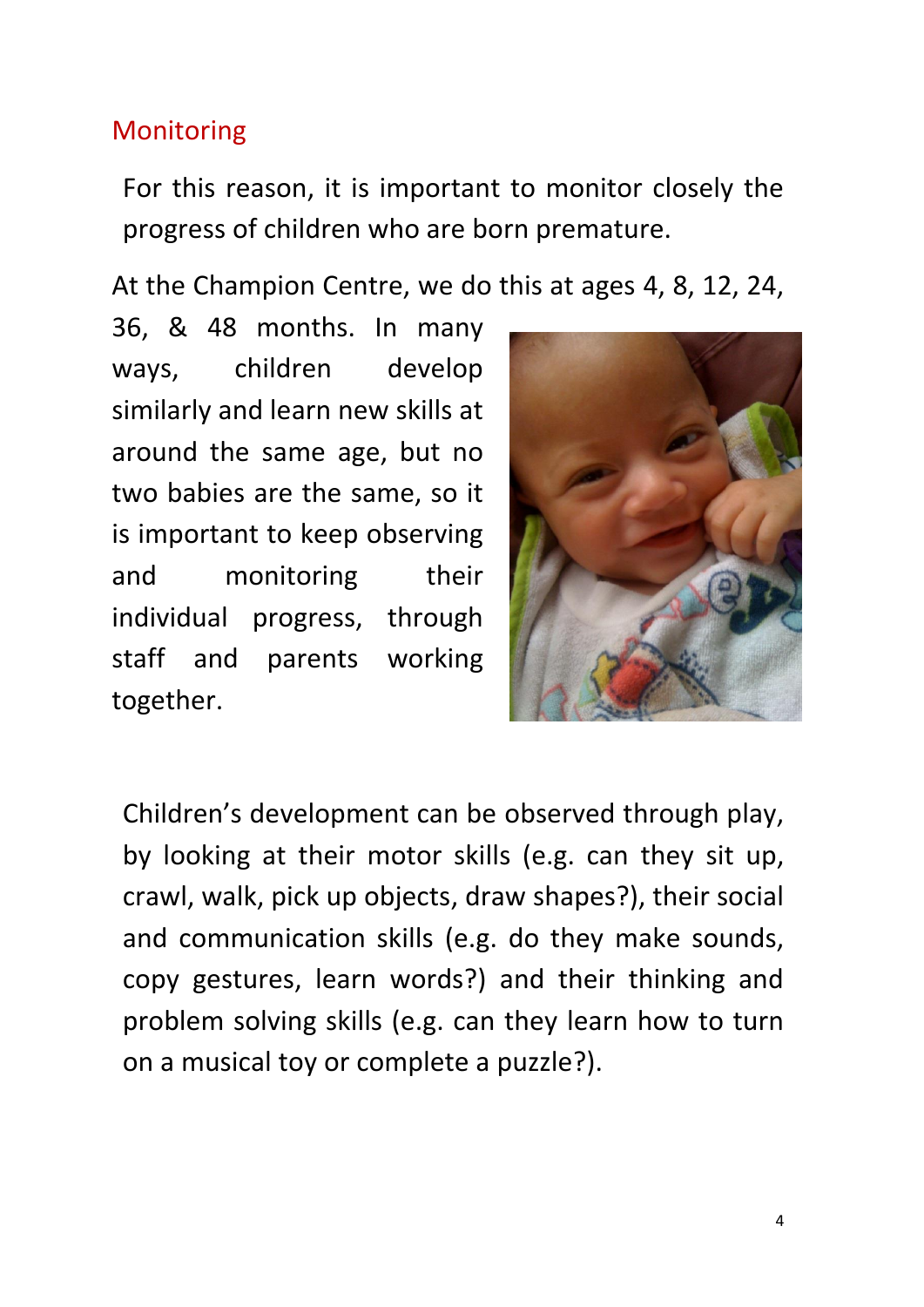Another aspect of development which can be troublesome for premature children and is sometimes harder to pinpoint, is the area of self-regulation. Learning to self-regulate is very important and is a common area of difficulty for premature infants, so the next few paragraphs explain a bit more about it.

**Key point: Monitoring development is important and involves observing motor skills, social & communication skills, problem-solving and self-regulation skills.**

## Self-regulation

Towards the later stages of pregnancy and in early infancy, huge changes occur in children's brains. New pathways are created between different parts of the brain. These pathways play an important role in children's ability to self-regulate  $-$  that is their ability to keep themselves on an even keel. Their arousal levels, emotional state and attention need to be balanced and stable in order for them to learn and interact. There is growing evidence that these selfregulation skills are crucial for children's development. If children get too much stimulation, are too excited or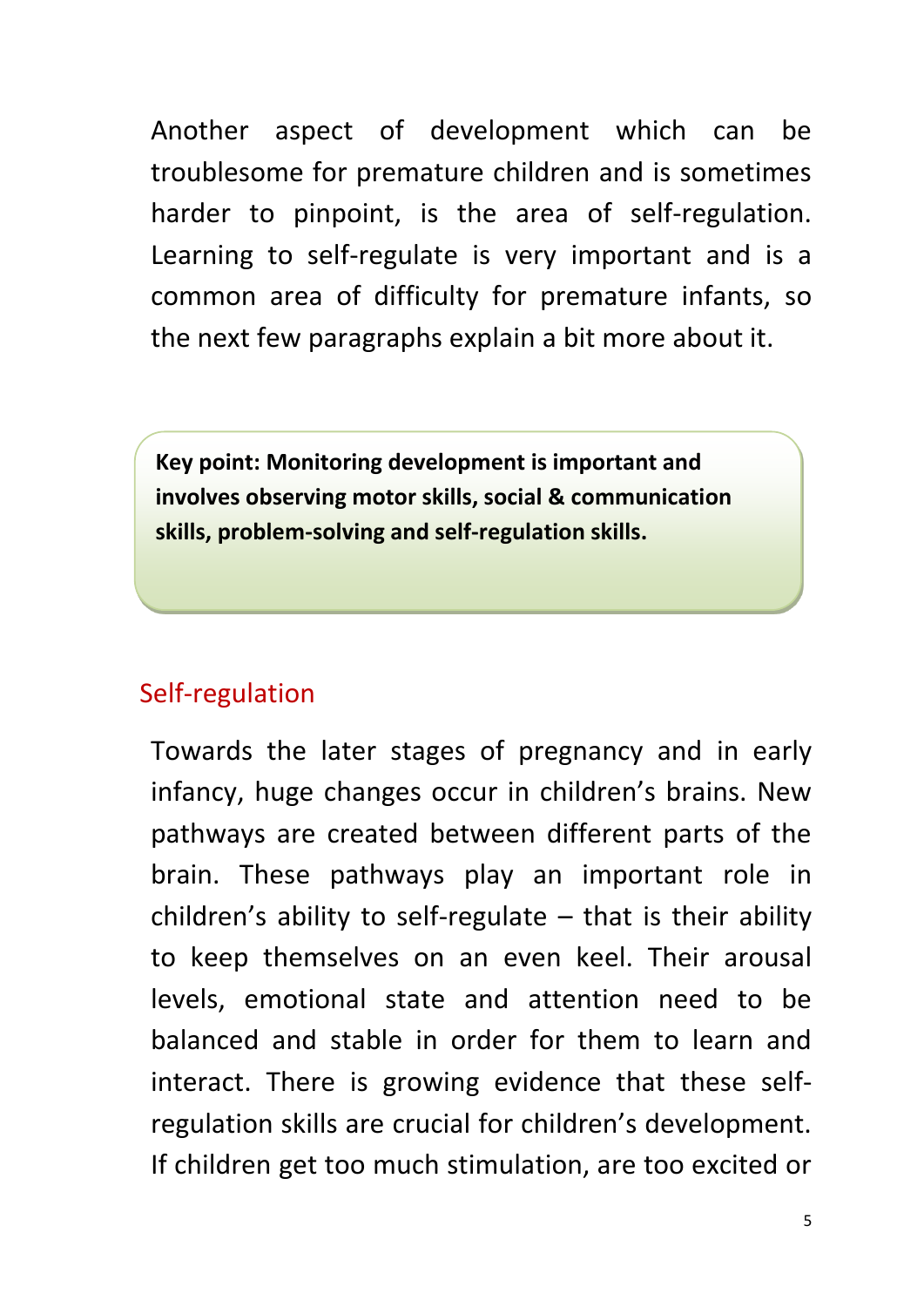too distressed, then they can't keep themselves regulated. It is not possible for them to be well regulated all the time, especially if babies are stressed, tired, hungry or unwell.

Regulation skills will continue to improve even into children's teenage



years. Research tells us that difficulties with selfregulation can be more often a problem for premature infants, because the brain hasn't had the full amount of time to develop before birth. For this reason, it is one of the things we check for during the regular monitoring assessments at the Champion Centre.

In the next few pages, we have outlined some of the possible early regulation difficulties that can challenge premature children and their families. We have added some of the things parents can do to help. We have found that if parents can help children with their selfregulation skills, then other aspects of development will often take care of themselves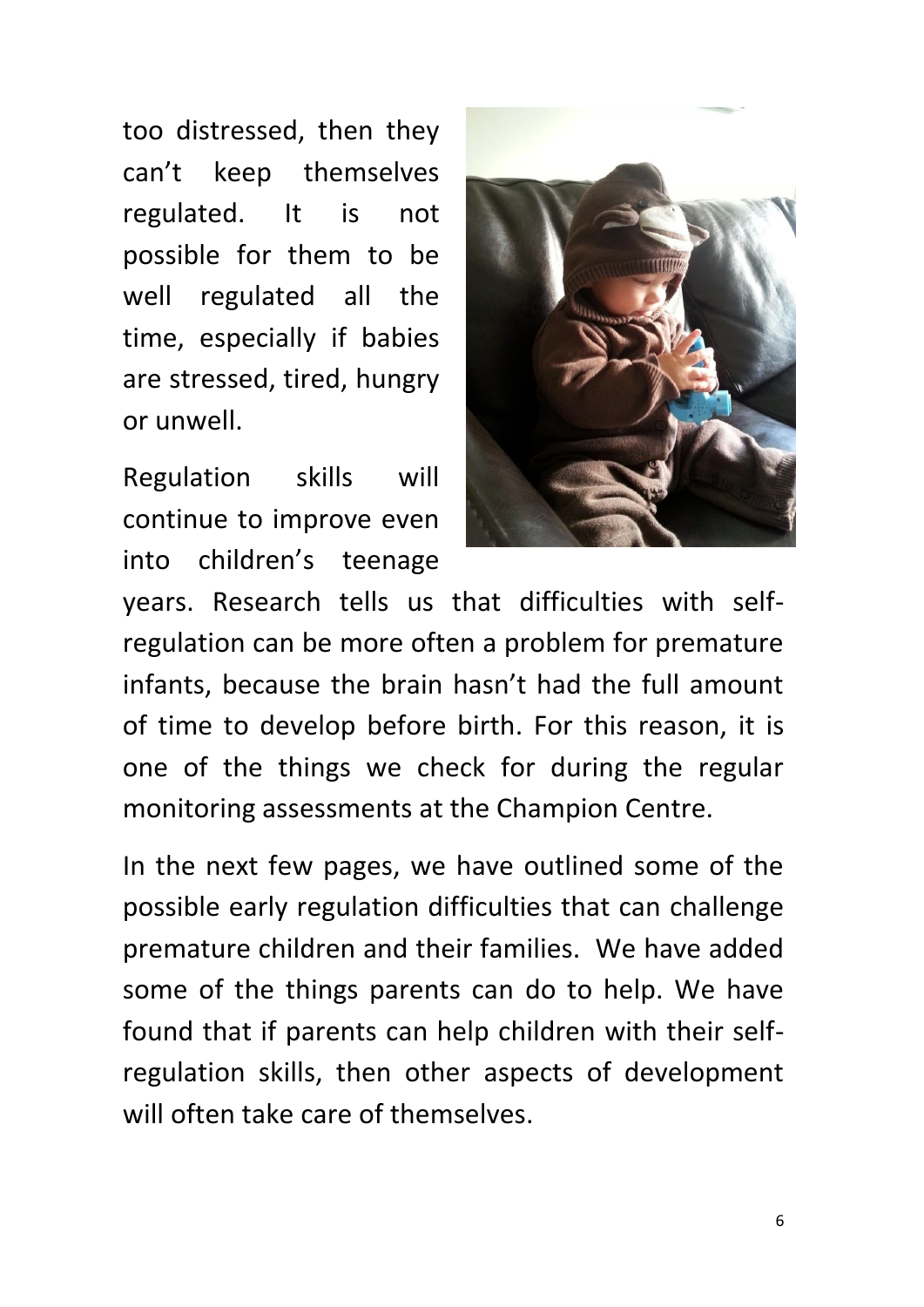**Key point: Self-regulation skills are important for development and can challenge premature infants.** 

# Premature babies as infants and toddlers.

Social interaction with parents is really important in learning to self-regulate. Often, premature babies are less able to learn because they spend more time asleep and separated from their parents in the early weeks. They may keep their eyes shut and/or avert their gaze, at times when full-term babies are spending more time gazing and interacting with their families. In addition, breathing problems, reflux or painful procedures may get in the way of establishing the right environment for the parent-child relationship to grow easily. Parents may find it more difficult to understand their child's emotions and respond to their needs. In this way, it can be more difficult for parents to make sure their infant has the right level of stimulation.

To give premature infants the best start in learning to self-regulate, parents can begin by gently "playing" with their baby, using face–to–face communication. This can include singing, imitation of noises,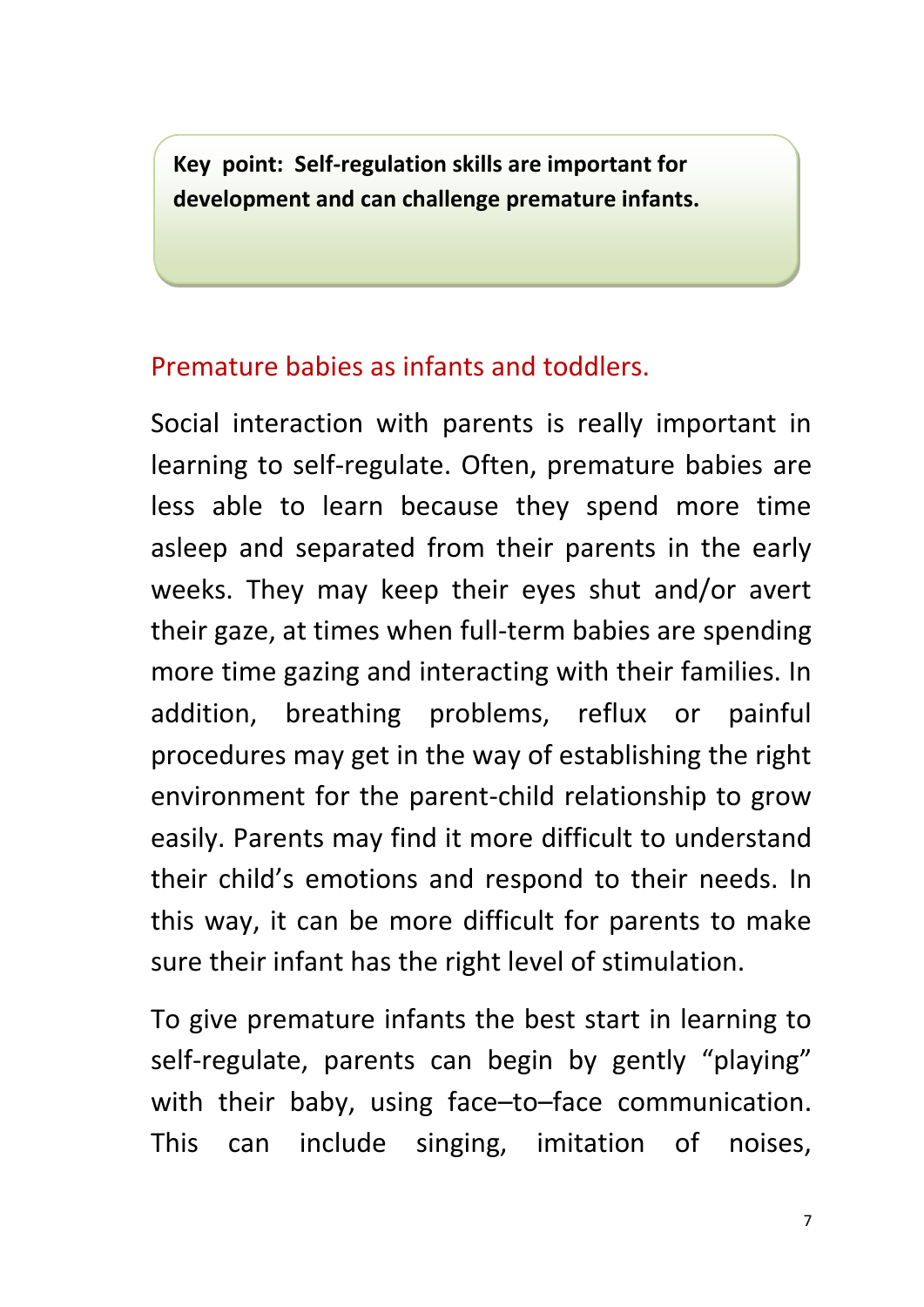commenting on infant behaviours, so that a back–and– forth "conversation" takes place. Repetition and routines are not boring for infants. Gradually this type of play can be increased and developed, so that games are longer and more complicated (though always bearing in mind what your baby can manage). Taking turns and mutual gaze is always important. If your baby is not able to take part in play like this, then it would be a good idea to mention this to the team.

**Key point: Interaction with parents is really important in helping babies to self-regulate.**

### Premature children and day care choices

As premature children grow, it is important to consider the environments that they are regularly exposed to, e.g. shopping malls, day care situations, family gatherings etc. Busy, noisy, crowded environments may be particularly challenging for premature children. Parents may need to consider how to

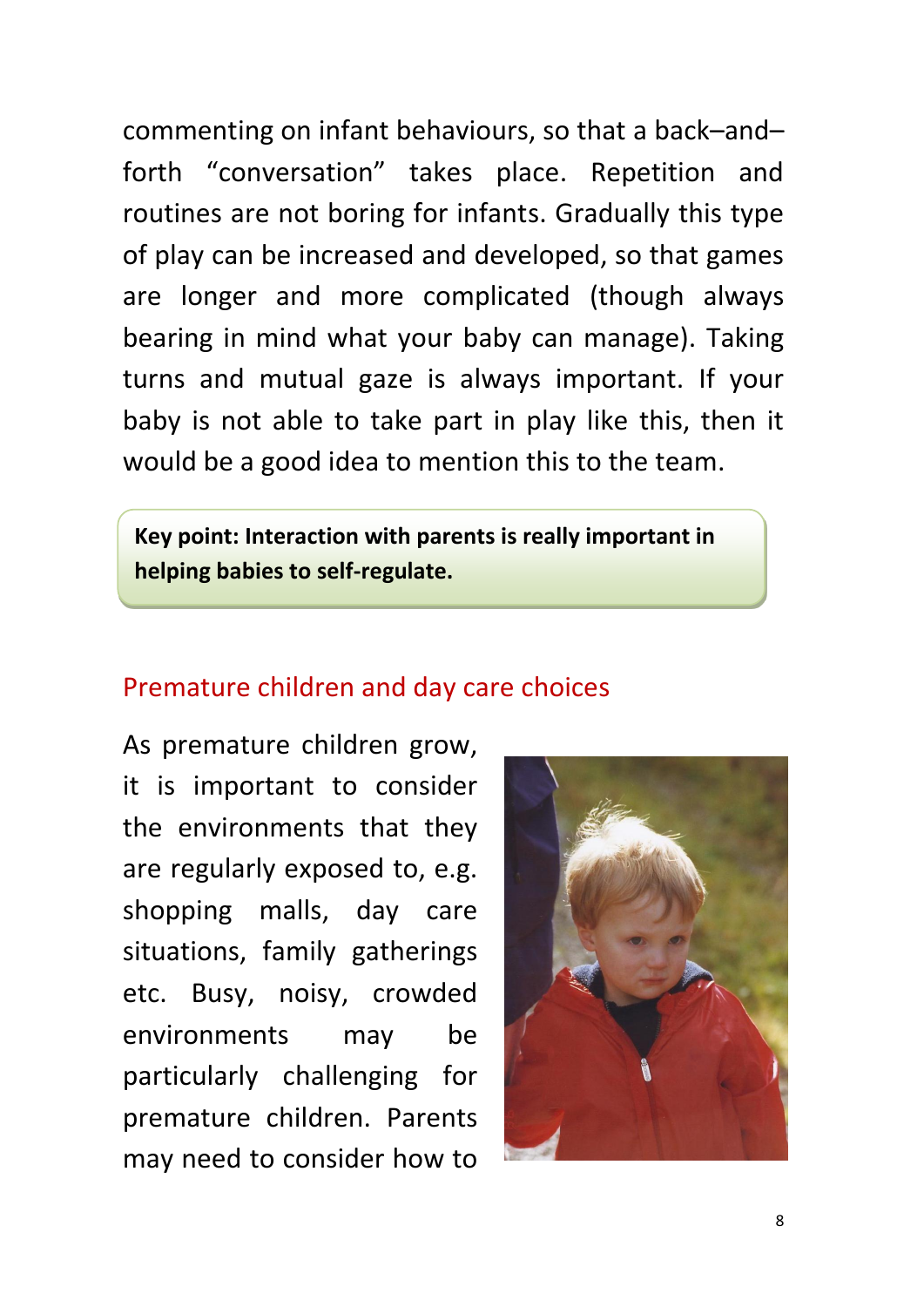manage these situations with their child. Some situations may be best avoided especially with babies and toddlers, whereas others may be managed with extra help and reassurance. In particular, when considering a regular day care arrangement for a premature child, it may be better to choose a quieter, less crowded environment, if possible. Too much stress may make things more difficult in the long run.

**Key point: Take special care when choosing day care for a premature infant.** 

### Premature children as pre-schoolers

As children grow into toddlers, they begin to be better able to regulate themselves. This helps them play and learn new things. Premature infants may be slower to develop these skills. Self-regulation difficulties can lead to sleeping and eating problems, as well as problems with focussing attention or getting over-aroused. This can continue into early childhood. Premature preschoolers may be more impulsive and less able to sit still and listen, and play with table-top activities. Their speech may wander off the subject and they have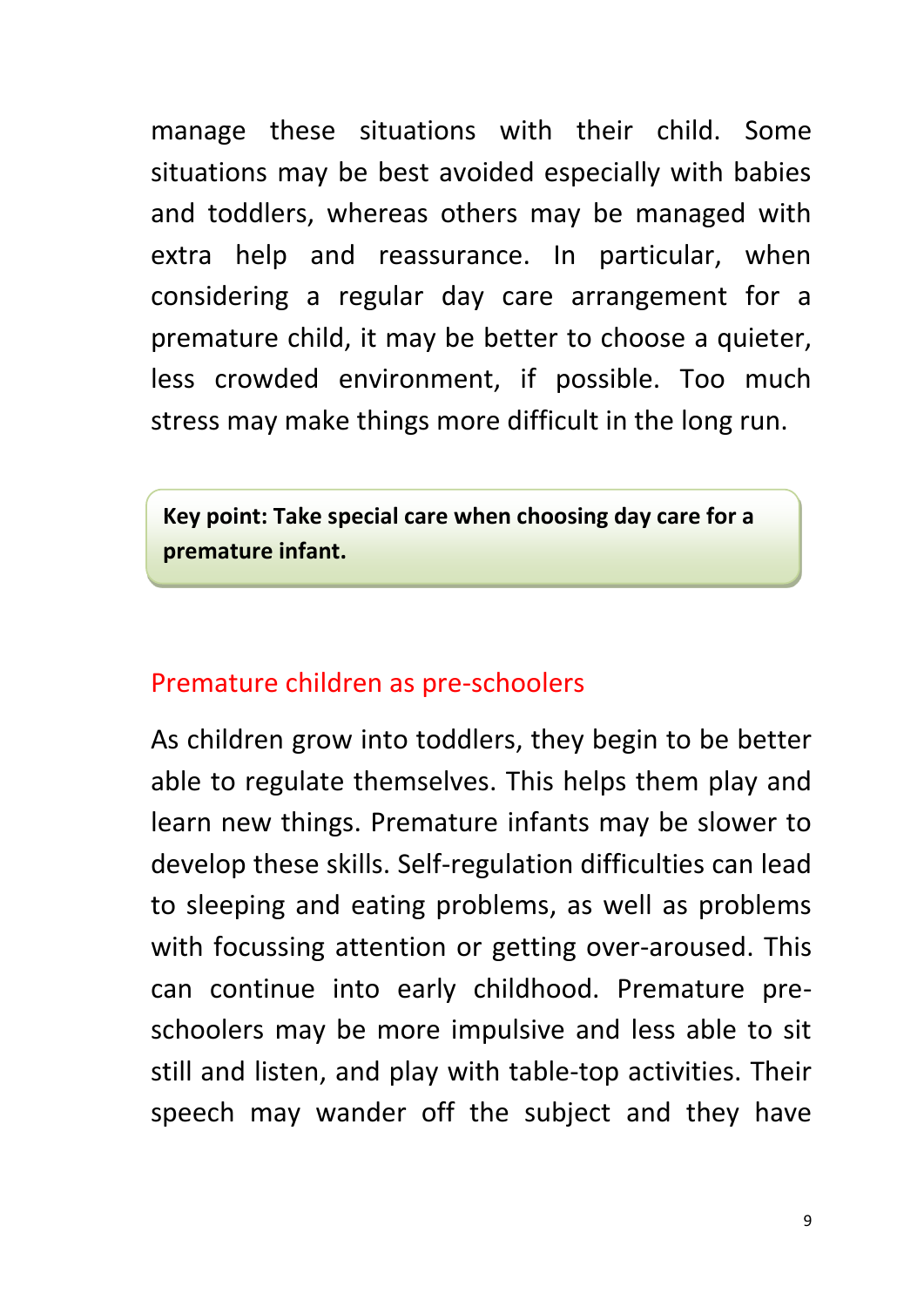more difficulty following instructions and/or with abstract, complicated ideas.

Parents are still really important in helping pre-school children to regulate themselves. Children may need more "scaffolding" to learn – that is they may need an adult to help re-direct their attention and help them

solve problems, but without doing it for them. Parents can use prompts and cues to do this. Parents still need to be sensitive to how much help is needed and when – neither too much, nor too little help is a good thing. Parents can begin to link words to behaviours, by talking about what the child is



doing and the feelings he or she seems to be expressing. This way, children can learn to express themselves through words rather than actions. Adults can provide appropriate choices for the child.

Learning chores, pretend play and games with rules all help children to learn self-regulation skills. Recent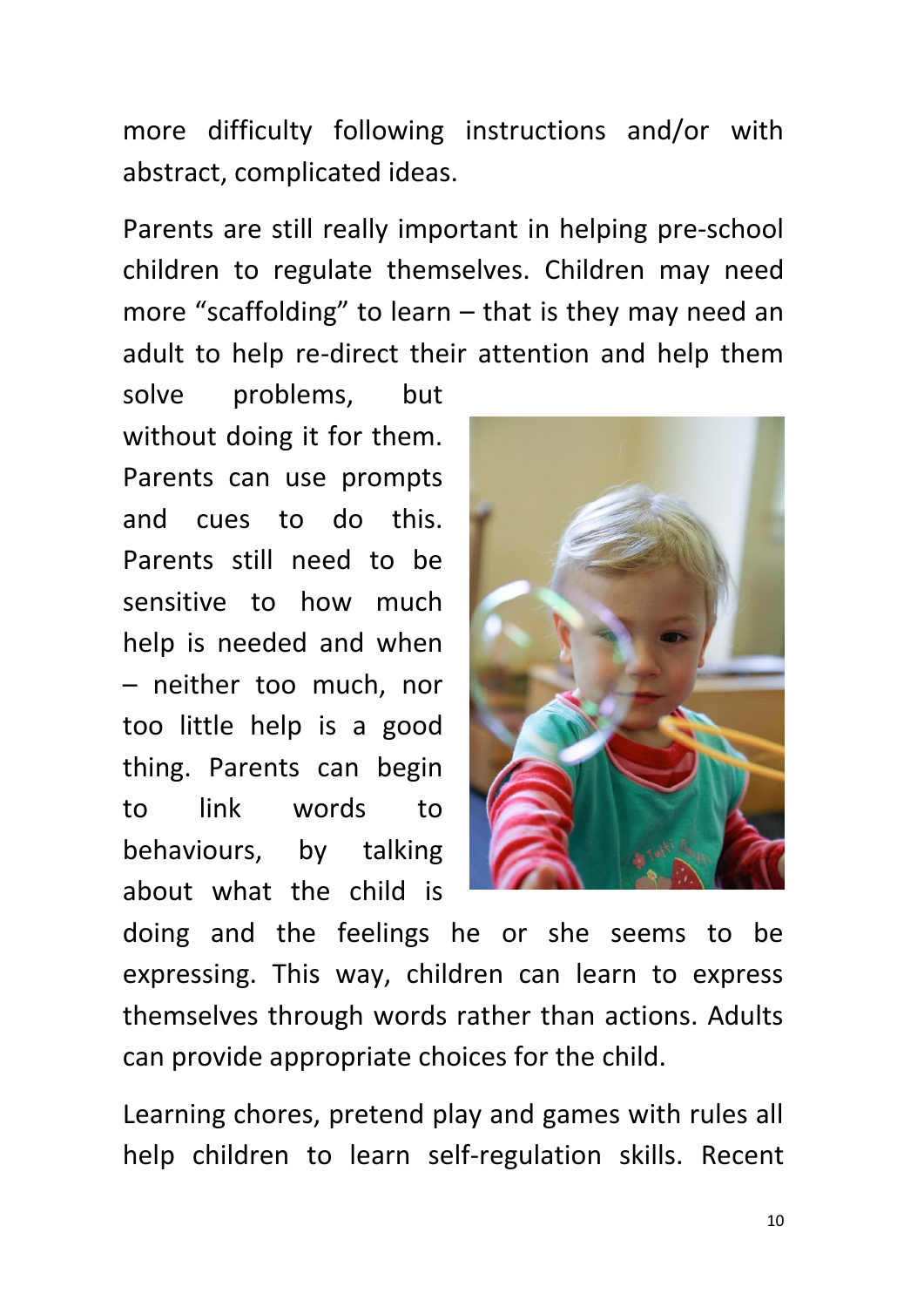research suggests rhythmic predictable gross motor activity may also help to regulate children of all ages, e.g. rocking and gentle bouncing with infants, to skipping, jumping on a trampoline and outdoor games once children are a bit older.

**Key point: Premature toddlers may have difficulties with sleeping and eating. Parents can help in lots of ways.**



## Parents of premature children

At times, taking care of an infant who has had a fragile early start to life can seem like such a responsibility. It can take months or years to come to terms with the shock of the sudden end of a pregnancy and the feelings that follow. Parents can only support their infant in the ways discussed above, if they are feeling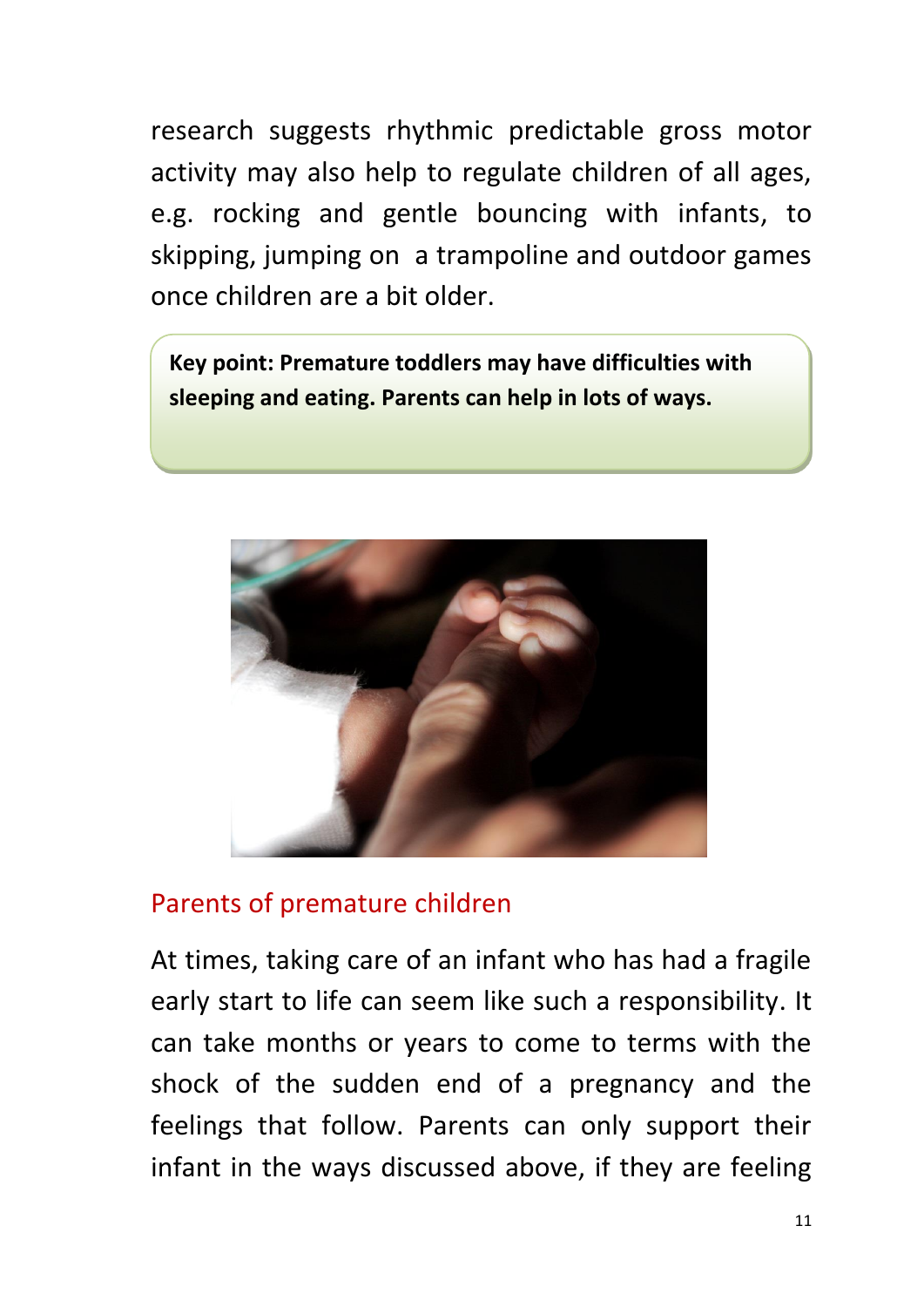okay themselves. To keep a baby in a calm, alert state, it helps if the adults are calm and alert, at least most of the time! Some people find this easier than others. It is always a good idea to discuss any difficulties that you or your child are having with a team member at the Champion Centre.

A programme can be put in place for children who are having problems with self-regulation or other areas of development. So if there are concerns for your child or for you as parents, then find time to discuss them further with the team. Parenting can be a wonderful task, but not always an easy one. Staff are always available to help, either in person or by phone.

Nevertheless, whilst your worries and concerns are very important to us, we'd also love to share in your delight about your child's progress too!

**Key point: Having a premature baby can be stressful, as well as delightful! You can help your baby best if you are feeling okay. Talk to someone if you need help.**